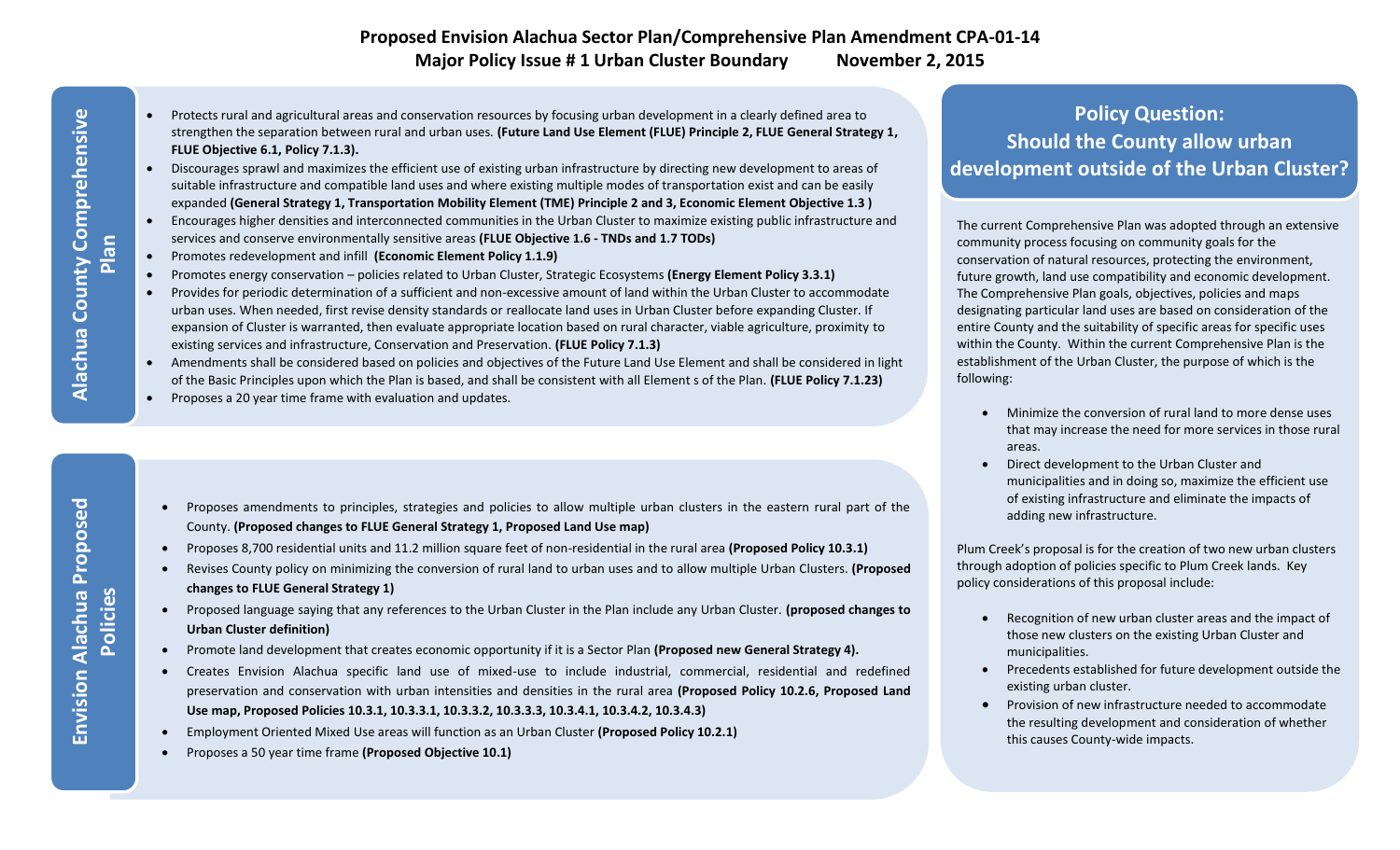#### **Proposed Envision Alachua Sector Plan/Comprehensive Plan Amendment CPA-01-14 Major Policy Issue # 2 Impacts to Natural Resources November 2, 2015**

- "Development activity shall not be authorized in wetlands or wetland buffers unless certain criteria are met including that... the applicant has taken every reasonable step to avoid adverse impacts to wetlands."Conservation and Open Space Element (COSE) **Objective 4.7, Policy 4.7.1, Policy 4.7.4, 4.7.5, 4.7.12**
- Comprehensive Plan requires that the County Commission review all proposed unavoidable impacts to wetlands that require mitigation. **COSE Policy 4.7.7**
- Comprehensive Plan requires that the land use be consistent with the ability of the physical properties of the soil to support that land use. **COSE Obj. 4.2, Policy 4.2.1**
- Comprehensive Plan requires the protection and maintenance of the natural functions of floodplains and floodways. **COSE Obj. 4.8, Policy 4.8.2, 4.8.3, 4.6.8**
- Comprehensive Plan requires that developments are designed to maintain the natural characteristics of areas with shallow ground water tables and be able to demonstrate that the hydrologic character of associated conservation areas and ground water quality are protected. **COSE Policy 4.2.5, 4.5.9, 4.6.4**
- Land uses that have the potential to pollute surface waters, impaired waters, and Outstanding Florida Waters, shall require higher standards of protection. **COSE Policy 4.6.16, 4.6.17, Stormwater Element Policy 3.1.1, 5.1.2**

- The proposed policies state "In no event shall the filling of wetlands exceed a total of 400 acres within the entire EASP without approval of the County." Wetlands in addition to these 400 acres could be impacted or destroyed upon further County Commission approval. **EASP Policy 10.4.2.1, 10.3.3.4, 10.3.4.4**
- Policies allow urban development on lands that contain mostly poorly drained soils with high water tables. **EASP Obj. 10.3, Policy 10.3.3.1, Policy 10.3.4.1**
- Project would demand significant amounts of water and create a significant amount of wastewater and stormwater; **EASP Policy 10.5.2**
- Development in areas that contain significant expanses of floodplains and wetlands with policies that include removing County protection standards for highest use areas. **EASP Policy 10.4.2.1, 3.3.1, 10.4.3.4.1**
- Establishes different protection standards for the same resources in different development areas within the EASP. **EASP Policy 10.4.2.1**
- Policies allow for urban development within the Orange Creek Basin Management Action Plan area and impaired watersheds of Newnan's Lake and Lochloosa Lake, as classified by the Florida Department of Environmental Protection (FDEP). **EASP Policy 10.3.3.1, 10.3.4.1**

# **Policy Question: Should the County allow avoidable impacts to wetlands? Should any wetland impacts be allowed without further County review or approval?**

The Comprehensive Plan prohibits impacts to wetlands except where they are unavoidable and approved by the County Commission. The Envision Alachua Sector Plan anticipates and allows 400 acres of wetland impact without County review or implementation of avoidance strategies and additional impacts with County approval. While mitigation would be required for the larger state-protected wetlands, mitigation of wetland impacts is not equivalent to avoiding the impact. Impacts to smaller County-protected wetlands would not have to be mitigated under the proposed policies.

This approach of the current Comprehensive Plan has resulted in development that has protected wetlands and therefore provided the community with water quality benefits, flood control and habitat. This current level of protection of the wetlands is clear in the goals identified by the community in development of the Comprehensive Plan.

The Comprehensive Plan requires that developments are designed in a way that maintains the natural characteristics of areas with shallow ground water tables and be able to demonstrate that the hydrologic character of associated conservation areas and ground water quality are protected. The Comprehensive Plan also restricts or limits land uses that have the potential to pollute surface waters, impaired waters, and Outstanding Florida Waters and has requirements for higher standards of protection in these areas. The Envision Alachua Sector Plan proposal allows for impacts through increased land use intensities in these sensitive land areas. Key policy considerations include:

- Allowing impacts to wetlands for development whether those impacts are or are not avoidable and allowing the impacts without County review and approval.
- Allowing urban level development to occur within environmentally sensitive areas that include the watershed of impaired water bodies.
- Through precedent, allowing impacts to wetlands countywide.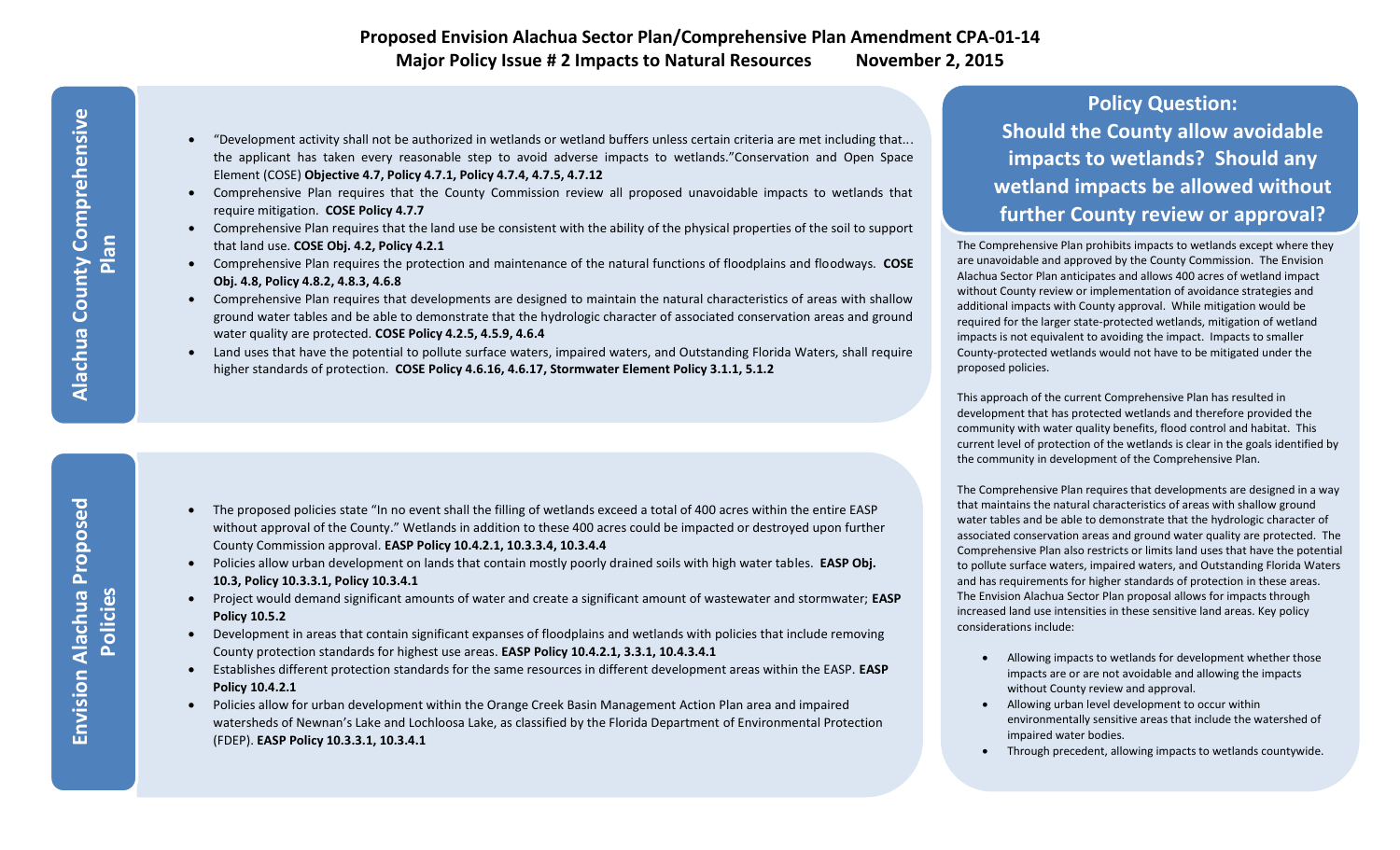- Comprehensive Plan requires that strategic ecosystems be evaluated and protected through land use planning and development review process based on the integrity of the ecological unit (**Conservation and Open Space Element (COSE) Policy 4.10.2)**
- Comprehensive plan requires that conservation resources (including wetlands and floodplains) be identified and protected first as open space. (**COSE Policy 5.2.3, 5.2.5**, **Future Land Use Element (FLUE) 6.2.5, 6.2.12)**
- Comprehensive Plan does not support the increase of density and intensity on parcels that contain or are adjacent to conservation resources unless adequate protection is insured. (**COSE Obj. 3.6, Policy 3.6.3, 3.6.5, 3.6.6, 3.6.7, 3.6.10, Economic Element Obj. 1.3)**
- Comprehensive Plan requires that adequate water supplies are available without causing adverse impacts on potable water supply and natural ecosystems (**COSE Policy 4.5.10)**
- Comprehensive Plan protects greenways and habitat for wildlife corridors and connectivity to prevent habitat fragmentation. The proposed area is within the heart of the County's Critical Ecological Corridor area and Priority 3 area of the Florida Ecological Greenways Network. (**COSE Policy 4.8.4. Obj. 4.9, Policy 4.9.2, Obj. 6.3)**

- The applicant proposes urban land uses in an area with significant conservation resources (wetlands, floodplains, strategic ecosystem). (**EASP Policy 10.2.6, Obj. 10.3)**
- Allows impacts that diminish wildlife connectivity and includes road crossings of their proposed Lochloosa creek wildlife corridor and additional wetland crossings without having to meet County regulations. **(EASP Policy 10.2.3)**
- Proposed amendments would allow development design to drive which conservation areas are preserved, rather than incorporating conservation area protection policies and locating development away from natural resources (**EASP Policy 10.2.6.1)**
- Extensive urban development in a strategic ecosystem (County-recognized conservation resource). (**EASP Policy 10.3.3.1, 10.3.4.1)**
- Intense urban uses within the heart of the County's Critical Ecological Corridor area and Priority 3 area of the Florida Ecological Greenways Network. (**EASP Policy 10.3.3.1, 10.3.4.1)**
- Proposes a new corridor design and map for regionally significant wildlife corridor; (**EASP Policy 10.2.1, 10.2.3, 10.2.3.1, 10.2.3.2, 10.2.3.3, 10.4.1.2, EASP Proposed Map F.17 and F.17A of the Future Land Use Map Series)**

**Policy Question: Should protection of Conservation Resources be a determining factor in development location and design?**

The Comprehensive Plan requires protection of Strategic Ecosystems and other conservation resources. Development that contains or is adjacent to these conservation resources must first identify and protect the resources as open space.

The Comprehensive Plan protects greenways and habitat for wildlife corridors to prevent habitat fragmentation.

The Envision Alachua Sector Plan (EASP) area proposed for urban level development is entirely within the Lochloosa Strategic Ecosystem. The EASP proposal also includes four new road crossings in addition to the roads already in the area through significant wildlife corridors. Key policy considerations with this proposal include:

- Allowing increased density and intensity within the Lochloosa Creek Strategic Ecosystem.
- Allowing additional roadway crossings to fragment the County's Critical Ecological Corridor.
- Allowing development location and design to be a key factor in determining which resources are protected.